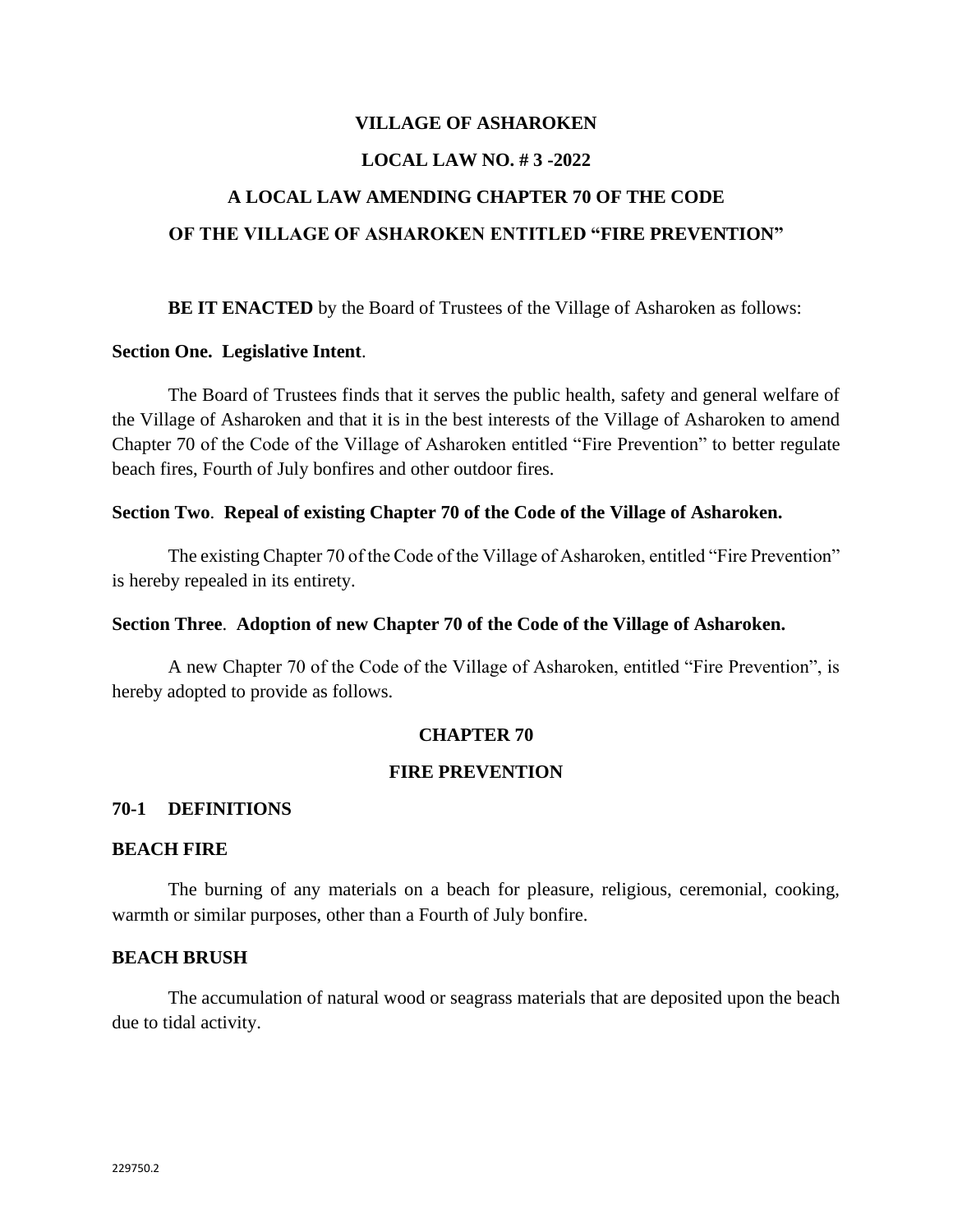## **FOURTH OF JULY BONFIRE**

A fire on a beach on the evening of the Fourth of July or alternate rain date, after 8pm.

## **OUTDOOR FIRE**

The burning of any materials outside of a building on lands other than a beach.

## **70-2 RESTRICTIONS ON OUTDOOR FIRES**

- A. No person shall set, kindle, start, fuel or continue an outdoor fire that is not enclosed in an outdoor fireplace, fire pit, barbeque grill or barbeque smoker.
- B. Only barbeque briquettes, natural or seasoned wood or wood pellets, propane or natural gas can be burned in outdoor fireplace, fire pit, barbeque grill or barbeque smoker.
- C. The only liquid that can be used to start a permitted outdoor fire is barbeque lighter fluid.
- D. A permitted outdoor fire shall not emit excessive smoke that unreasonably interferes with the use and enjoyment of other property.

## **70-3 RESTRICTIONS ON BEACH FIRES**

- A. Except as provided in subsection B hereof, no person shall set, kindle, start, fuel or continue a beach fire except as permitted in accordance with the following regulations:
	- (1) A beach fire shall not be started, kindled or maintained if the prevailing wind is onshore.
	- (2) A beach fire shall not be started or maintained less than 25 feet from any beach grass, vegetation, bulkhead, tent, fence, building, decking, permanent structure, combustible furniture or equipment, nor within 120 feet of any piping plover nesting area.
	- (3) A beach fire must be centered on the beach, equidistant from neighboring properties or on property line if neighbors are sharing a beach fire, and near the mean high water line.
	- (4) A beach fire shall not have a total fuel area greater than 3 feet per side or diameter and 2 feet in height, measured from the natural grade.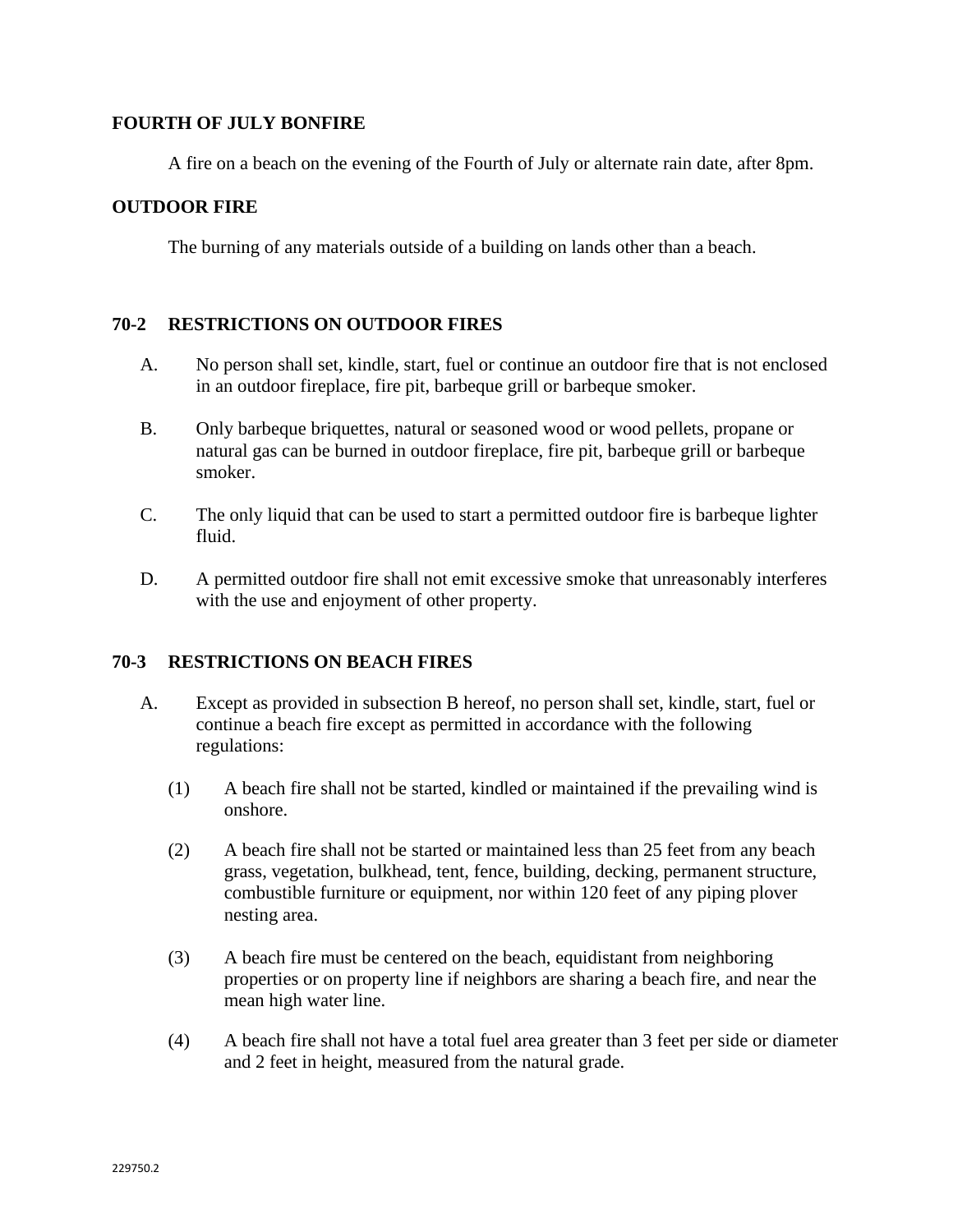- (5) A beach fire can only burn whole, natural wood. No chemically treated wood, green wood, or painted wood or wood containing nails, nor wood or plastic pallets shall be used.
- (6) Metal, plastic or glass shall not be placed or thrown into a beach fire.
- (7) A beach fire shall always be attended by at least one person of an age sixteen (16) or older. A shovel and rake shall be available to extinguish the fire if necessary and for restoring beach to original or pre-fire condition.
- (8) A police officer may require that a beach fire be extinguished or not ignited when deemed to be dangerous due to location, wind condition, size, or whenever atmospheric or other circumstances present an increased fire hazard that threatens public safety
- (9) The Mayor, Deputy Mayor or a police officer has the authority to prohibit a beach fire based on the location of mean high water at time of the beach fire.
- (10) A beach fire shall be fully and completely extinguished upon conclusion of the purpose for which it was started. No burning, smoldering, smoking, hot embers or debris shall be left on the beach. All fire debris must be removed and disposed of properly and the site must be restored to its natural condition at the conclusion of the fire.
- B. Cooking in an enclosed barbecue grill, barbeque smoker or fire pit on a beach is permitted in accordance with the restrictions set forth in Section 70-2.

# **70-4 RESTRICTIONS ON FOURTH OF JULY BONFIRES**

No person shall set, kindle, start, fuel or continue a Fourth of July bonfire except as permitted in accordance with the following regulations:

- A. A Fourth of July bonfire shall not be started, kindled or maintained if the prevailing wind is onshore.
- B. A Fourth of July bonfire shall not be started or maintained less than 50 feet from any beach grass, vegetation, bulkhead, tent, fence, building, decking permanent structure, combustible furniture or equipment, nor within 120 feet of any piping plover nesting area.
- C. A Fourth of July bonfire must be centered on the beach, equidistant from neighboring properties or on property line if neighbors are sharing a beach fire, and near the mean high water line.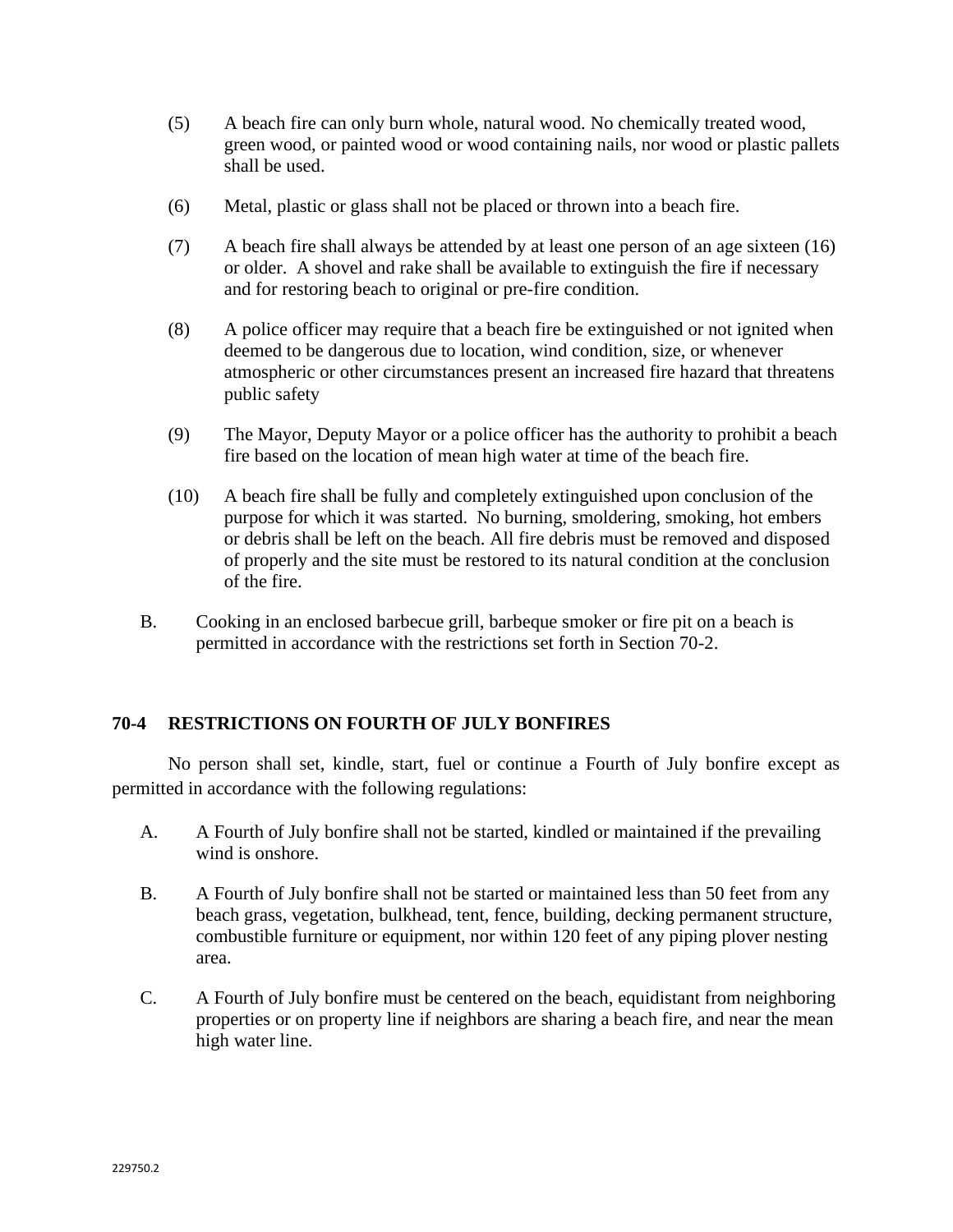- D. A Fourth of July bonfire fire shall not have a total fuel area greater than 4 feet per side or diameter and 6 feet in height measured from the natural grade, and shall be constructed in an upright configuration.
- E. A Fourth of July bonfire can only burn whole, natural wood. No chemically treated wood, green wood, or painted wood or wood containing nails, nor wood or plastic pallets shall be used.
- F. Metal, plastic or glass shall not be placed or thrown into a Fourth of July bonfire.
- G. A Fourth of July bonfire shall always be attended by at least one person of an age sixteen (16) or older. A shovel and rake shall be available to extinguish the fire if necessary and for restoring beach to original or pre-fire condition.
- H. A police officer may require that a Fourth of July bonfire be extinguished or not ignited when deemed to be dangerous due to location, wind condition, size, or whenever atmospheric or other circumstances present an increased fire hazard that threatens public safety
- I. The Mayor, Deputy Mayor or a police officer has the authority to prohibit a Fourth of July bonfire based on the location of mean high water at time of the Fourth of July bonfire.
- J. A Fourth of July bonfire shall be fully and completely extinguished upon conclusion of the Fourth of July celebration. No burning, smoldering, smoking, hot embers or debris shall be left on the beach. All fire debris must be removed and disposed of properly and the site must be restored to its natural condition at the conclusion of the fire.

# **70-5 RESTRICTIONS ON BEACH BRUSH PILES**

The gathering of beach brush to form piles other than for a beach fire is prohibited.

# **70-6 ENFORCEMENT AND PENALTIES**

A. It shall be the duty of the Asharoken Police Department to enforce the provisions of this chapter.

B. Any person or entity, or their agents or representatives, who violates any section of this chapter shall be deemed guilty of a violation and, upon conviction thereof, shall be punished by a fine not to exceed \$500 for the first violation, and by a fine not less than \$500.00 nor more than \$750.00 for a second violation, and by a fine not less than \$750.00 nor more than \$1,000 for a third or succeeding violations.